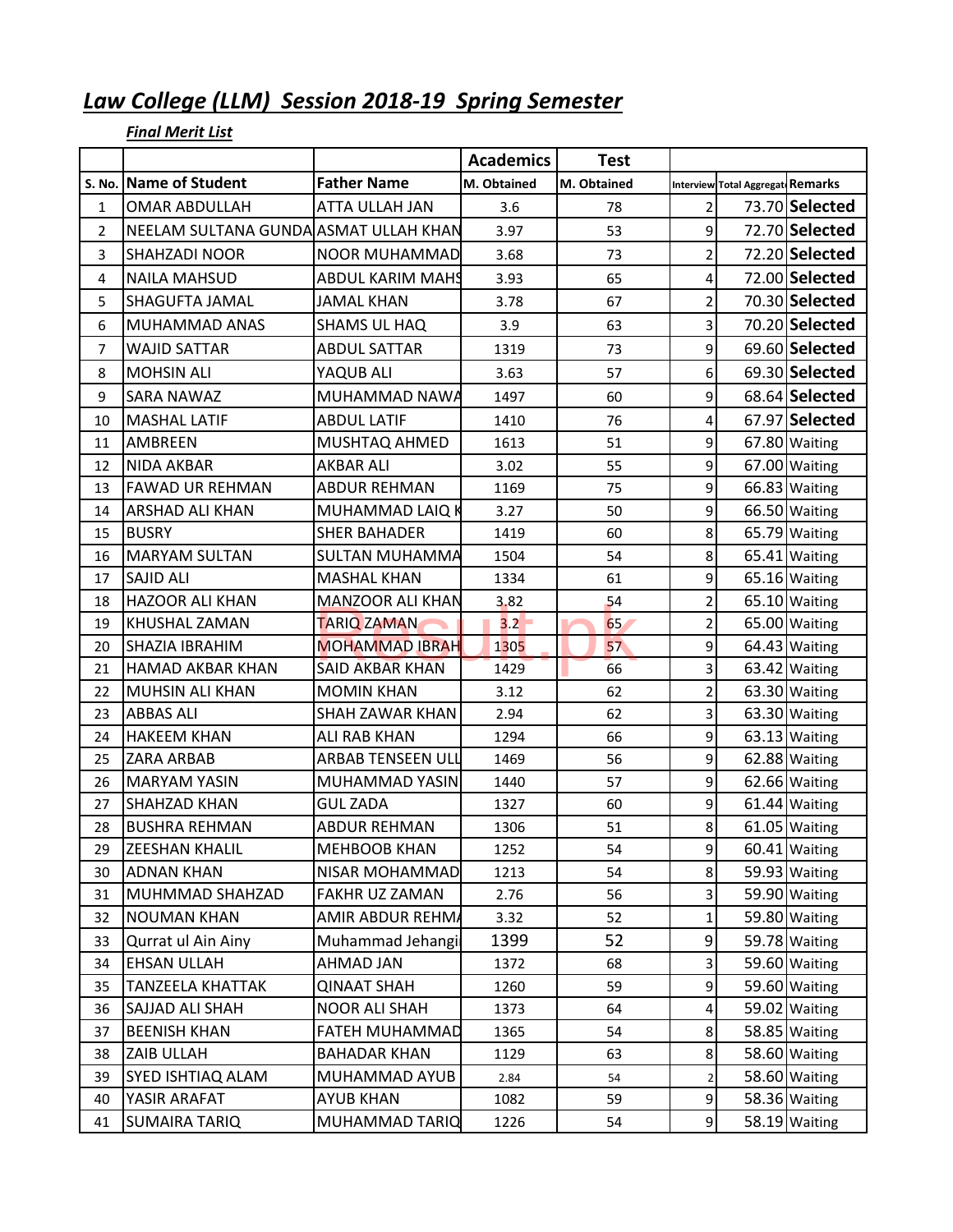| 42 | <b>RIAZ ALI KHAN</b>                   | SABZ ALI KHAN         | 1108 | 52 | 9  |                   | 57.50 Waiting |
|----|----------------------------------------|-----------------------|------|----|----|-------------------|---------------|
| 43 | MUHAMMAD TAHIR KHAN MUHAMMAD ZAHIR     |                       | 1111 | 52 | 8  |                   | 56.58 Waiting |
| 44 | PIR ZADA MUHAMMAD ILYAMIN ULHAQ        |                       | 1153 | 55 |    |                   | 56.45 Waiting |
| 45 | <b>NOMAN KHALIL</b>                    | <b>AURANG ZEB</b>     | 1199 | 67 |    |                   | 56.35 Waiting |
| 46 | IRFAN MUHAMMAD AFRID MALIK YARMAST KH. |                       | 1328 | 54 | 6  |                   | 56.06 Waiting |
| 47 | <b>SAIF ULLAH KHAN</b>                 | SANA ULLAH KHAN       | 982  | 56 | 8  |                   | 54.95 Waiting |
| 48 | <b>RIAZ ALI KHAN</b>                   | NIAZ WALI KHAN        | 1135 | 51 | 9  |                   | 54.94 Waiting |
| 49 | <b>ADNAN KHAN</b>                      | <b>WILAYAT KHAN</b>   | 1333 | 63 |    |                   | 54.76 Waiting |
| 50 | <b>SHAKEELA KHAN</b>                   | MUHAMMAD ISMAII       | 981  | 54 | 8  |                   | 54.13 Waiting |
| 51 | <b>SIDRA RAZA</b>                      | <b>RAZA KHAN</b>      | 1344 | 52 | 4  |                   | 53.60 Waiting |
| 52 | <b>JAVED IQBAL</b>                     | <b>ABDUL SATTAR</b>   | 1212 | 57 | A  | #VALUE! Waiting   |               |
| 53 | KHALID KHAN                            | SHER MUHAMMAD         | 1273 | 50 | A  | #VALUE! Waiting   |               |
| 54 | <b>ABDUL HAMEED KHAN</b>               | SHER ZADA KHAN        | 1320 | 52 | ΙA | #VALUE! Waiting   |               |
| 55 | <b>BABAR HAYAT</b>                     | <b>SIKANDAR HAYAT</b> | 1317 | 67 | ΙA | #VALUE!   Waiting |               |

Principal Law College University of Peshawa

# [Result.pk](http://www.result.pk/)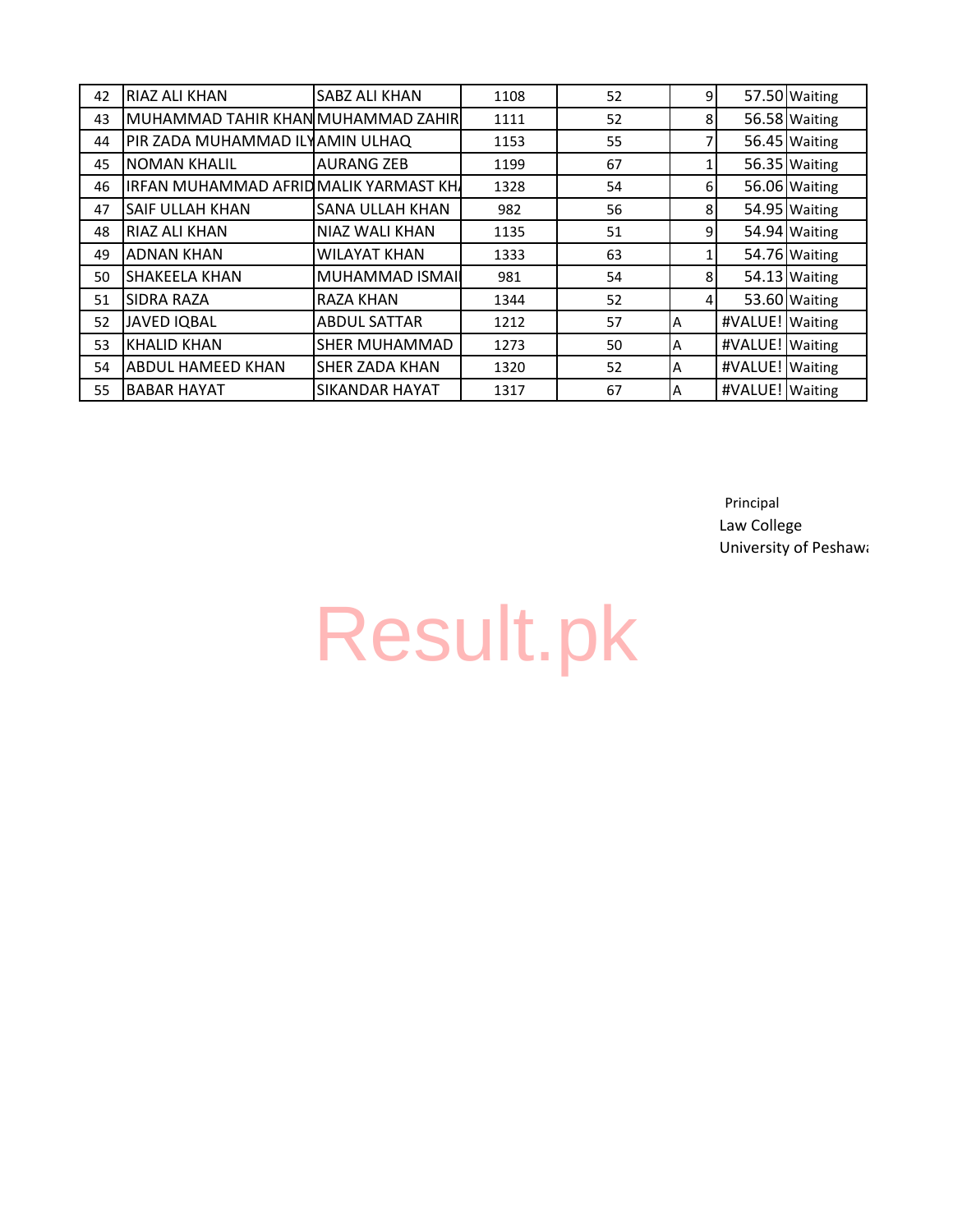# [Result.pk](http://www.result.pk/)